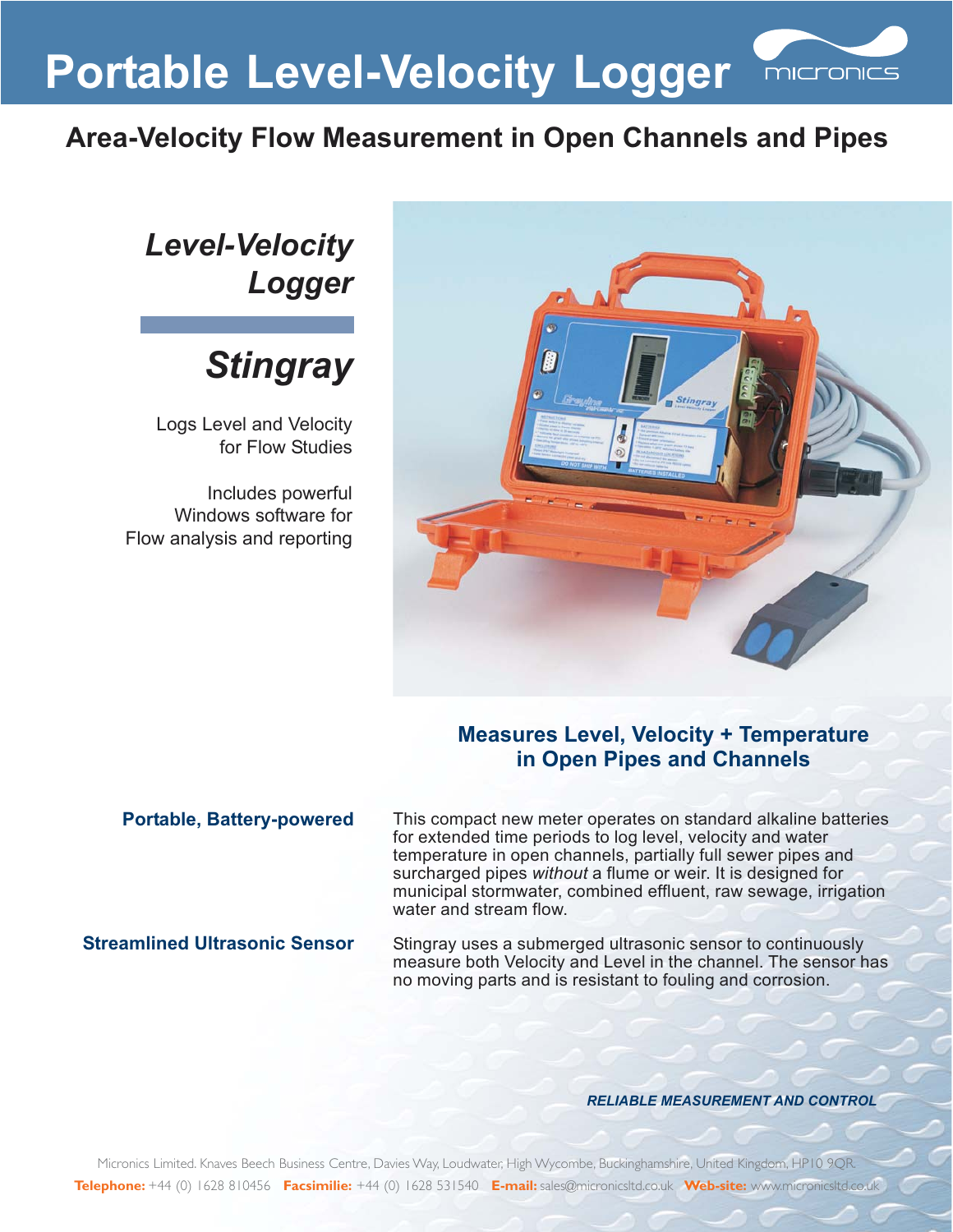## **Portable Area-Velocity Meter**

Stingray measures Level and Velocity in open channels or pipes. No<br>Calibration is required. The sensor is a completely sealed ultrasonic unit with no orifices or ports. It mounts inside the pipe or at the bottom of a channel. The watertight electronics enclosure is hung in the manhole or at a convenient location. Sensor mounting bracket, batteries, software and cables are included with each Stingray.

#### **MEMORY 0% 100% BATTERY 0% 100% -10 °C 0 +30 TEMP VELOCITY 0 0 ft/S LEVEL 0 0 ft 2 4 Stingray's LCD bar graph display** *Built-in Display for Operator Confidence*

#### Check Stingray status and performance without connecting to your laptop. Press the display button and the Stingray scrolls through bar graph displays of level, velocity and temperature readings, plus remaining battery and logger storage capacity.

Operators can use the LCD display to check performance at start-up and confirm Stingray readings and signal strength at any time during operation. The display powers off automatically after 60 seconds to conserve battery power.



## *Greyline Logger Software*

Powerful Windows software is included free with each Stingray. Use it to set the logger interval, to download log files and view Level, Velocity and water temperature readings in real-time.

Greyline Logger will display log files and flow rates in graph and table formats. It will generate flow reports including minimum, maximum and average flow, calculate flow totals, and convert between common measurement units.

Reporting is easy with Greyline Logger - you can export charts as image files and export data to use in spreadsheet or database programs.



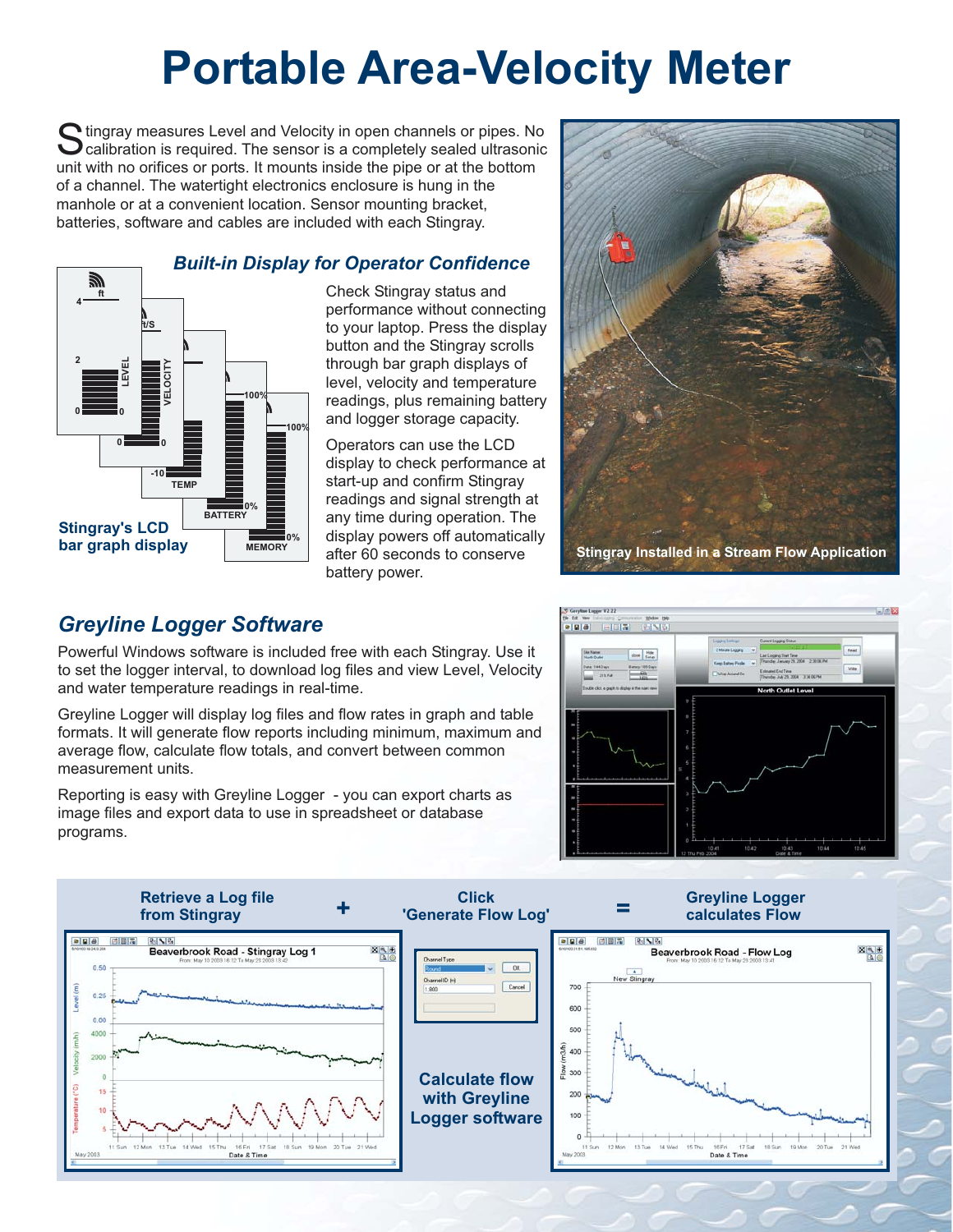# **Stingray Specifications**

#### *General Specifications Greyline Stingray Level-Velocity Logger*

**Electronics Enclosure: Accuracy: Display: Operating Temp. (electronics): Instrument Set-up: Logger Interval: Data Logger Capacity: Power: Output/Communications: RS232 Cable: Software: Approximate Shipping Weight:** -4° to 140°F (-20° to 60°C) Watertight, airtight, dust proof (IP 67) polycarbonate Level: ±0.25% of Range. Velocity: ±2% of Reading LCD displays: Level, Velocity, Water Temperature, Battery and Memory capacity via Greyline Logger software for Windows: Logging Time Interval, Site Name 10 sec (15 days), 30 sec (45 days), 1 min (3 months), 2 min (6 months), 5 min (1 year), 10 min (2 years), 20 min (4 years) 130,000 data points 4 Alkaline 'D' cells RS232, 28,800 Baud 20 ft (6 m) shielded with DB9 M/F connectors Greyline Logger for Windows. Supports real-time monitoring, log file download and export, graph and data table presentation, level/velocity to flow conversion 10 lbs. (4.5 kg)

#### *QZ02 Sensor*

**Velocity Measurement Range: Level Measurement Range: Operating Temperature: Exposed Materials: Sensor Cable: Sensor Mounting: Temperature Compensation:**

0.1 to 10 ft/sec (0.03 to 3.05 m/sec) Minimum Head: 1 in (25.4 mm). Maximum Head: 15 ft. (4.5 m) 5 to 150°F (-15 to 65°C) PVC, polyurethane, epoxy 25 ft. (7.6 m) submersible polyurethane jacket, shielded, 3-coaxial includes MB-QZ stainless steel mounting bracket Automatic, continuous

### *Options*

**Sensor Cable Extension: Sensor Mounting Bands:** shielded 50 ft. (15 m) submersible, polyurethane jacket with watertight connectors Stainless steel sensor mounting bands for pipes from 6" to 72" (150 to 1800 mm)

## *Dimensions*





208 mm

 $818'$ 



### QZ02-UT-01-PS VELOCITY/LEVEL SENSOR

ELECTRONICS ENCLOSURE